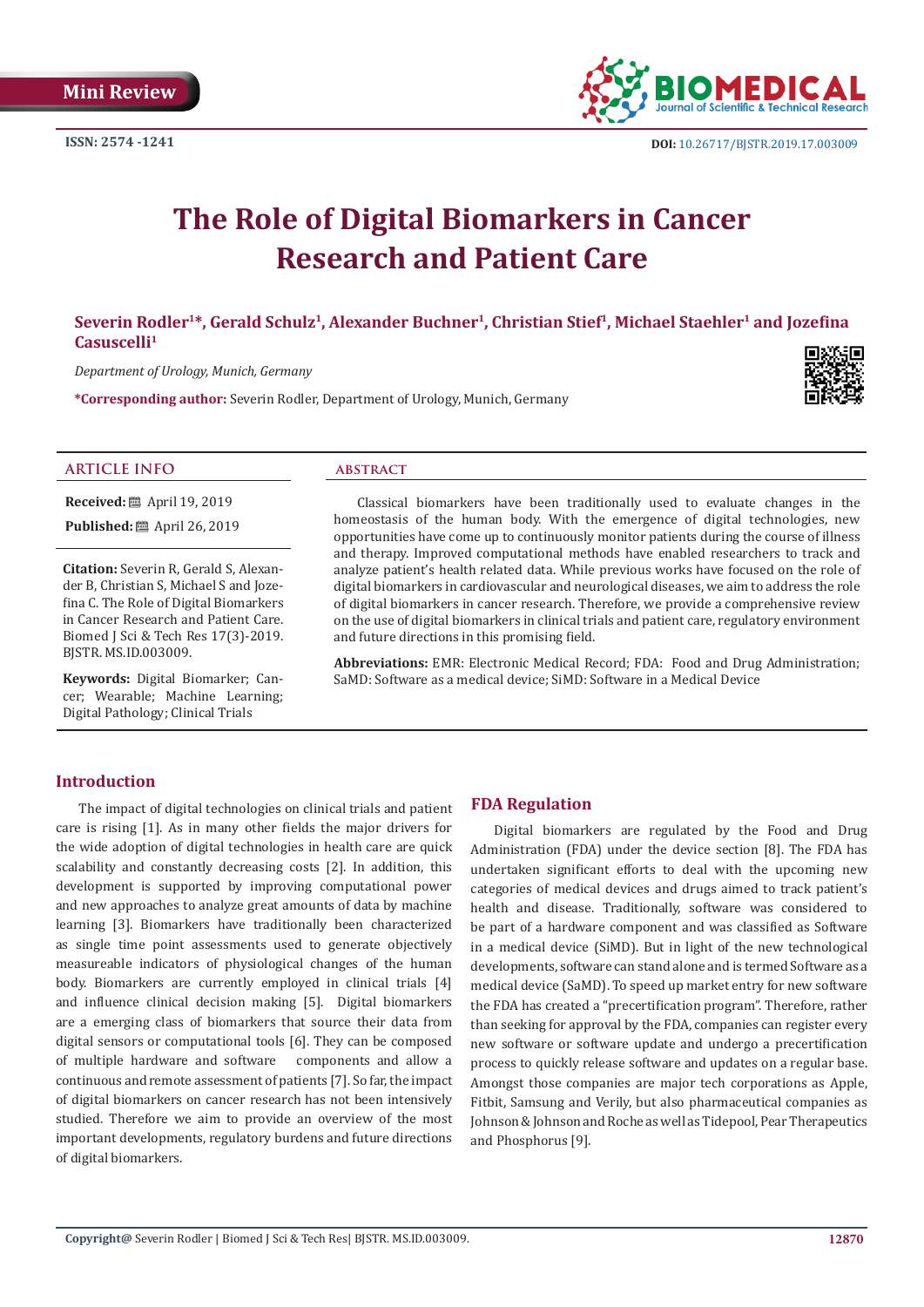# **Current Digital Biomarker Landscape in Cancer Research and Patient Care**

Digital biomarkers can be generated from various sources like body sensors, image processing or from health platforms and electronic medical records (EMR). The use of wearable body sensors, termed wearables, is not only widespread in healthy people, but is also increasingly employed in cancer trials to track the physical activity, vital parameters and sleeping profiles [10]. In fact, wearables play an important role in oncology as they allow physicians to track their patients in a real world setting. So far, most clinical trials assessing activity have focused on breast and lung cancer patients [11]. Recently, it could be demonstrated that wearables can predicted performance scores in patients with advanced malignancies [12]. Ingestible sensors on the other hand aim to transmit time medication was taken as well as data on physiological changes of the digestive system. They can potentially be used to control therapy adherence and although they have not entered clinical routine in oncology first trials are ongoing [13].

Image processing and analysis performed by advanced analytic tools such as machine learning can also generate innovative digital biomarkers. In radiology, for instance, image recognition, followed by analysis is currently changing clinical routine in areas such as stroke diagnostics [14]. Further, first attempts are being undertaken in breast cancer screening using mammography images [15]. In pathology new biomarkers are being tested to determine the PD-L1 expression in cancer tissue [16]. In dermatology cancer diagnostics rely mostly on the morphology of lesions detected by dermatologists. However, a newly developed neuronal network can predict the malignancy potential of skin lesions more efficiently than trained dermatologists [17].

Health platforms and electronic medical records are the third important source for digital biomarkers. However, a major obstacle to access and analyze data from medical records is that this data is mostly not electronically accessible. The company Flatiron Health for instance has overcome this hurdle by capturing structured and unstructured medical data from oncologic patients. This method is able to generate predictive scores from electronic health record [18].

## **Discussion**

Digital biomarkers are currently changing cancer research and start to get adopted in clinical decision-making. They can derive from body sensors, image processing or health platforms and electronic records and will have a substantial impact on clinical trials and patient management. Remote control of patients seems to be an interesting feature with wearables. In this case, biomarkers will not be limited to single-point measurements as traditionally performed during hospital visits, but will provide continuous measurements. Validation of biomarkers that rely on algorithms created by machine learning will remain a challenge. Since they can rely on a so called "blackbox" approach it is unclear what data the algorithms actually analyzes [19]. In addition, transferring biomarkers tested in certain subgroups to normal patient collectives can lead to wrong results.

As in traditional trials the information an algorithm generates from a training cohort is not necessarily true for the average patient population. Machine learning based biomarkers are trained by a training set of data, but the data can be biased as well and thereby the biomarker [20]. Therefore, a continuous validation process and post marketing studies might be required rather than a single time point validation.

### **Conclusion**

 The impact of digital biomarkers on cancer research and patient care is rising. However, novel technologies require new validation methods and regulatory burdens remain an issue that has to be addressed thoroughly by the approval authorities. Potentially, digital biomarkers will deliver more accurate diagnostic and prognostic markers for cancer patients. This will be possible alongside with costs reduction for the healthcare system and increasing access of patients to a high quality of care.

### **References**

- 1. [Clay I \(2017\) Impact of Digital Technologies on Novel Endpoint Capture](https://www.ncbi.nlm.nih.gov/pubmed/29027665) [in Clinical Trials. Clinical pharmacology and therapeutics 102\(6\): 912-](https://www.ncbi.nlm.nih.gov/pubmed/29027665) [913.](https://www.ncbi.nlm.nih.gov/pubmed/29027665)
- 2. [Murray E, Hekler EB, Andersson G, Collins LM, Doherty A, et al. \(2016\)](https://www.ncbi.nlm.nih.gov/pubmed/27745684) [Evaluating Digital Health Interventions: Key Questions and Approaches.](https://www.ncbi.nlm.nih.gov/pubmed/27745684) [American journal of preventive medicine 51\(5\): 843-851.](https://www.ncbi.nlm.nih.gov/pubmed/27745684)
- 3. [Panch T, Szolovits P, Atun R \(2018\) Artificial intelligence, machine](https://www.ncbi.nlm.nih.gov/pmc/articles/PMC6199467/) [learning and health systems. Journal of global health 8\(2\): 020303.](https://www.ncbi.nlm.nih.gov/pmc/articles/PMC6199467/)
- 4. [Mandrekar SJ, Sargent DJ \(2009\) Clinical trial designs for predictive](https://www.ncbi.nlm.nih.gov/pubmed/19597023) [biomarker validation: theoretical considerations and practical](https://www.ncbi.nlm.nih.gov/pubmed/19597023) [challenges. Journal of clinical oncology 27\(24\): 4027-4034.](https://www.ncbi.nlm.nih.gov/pubmed/19597023)
- 5. [Selleck MJ, Senthil M, Wall NR \(2017\) Making Meaningful Clinical Use of](https://www.ncbi.nlm.nih.gov/pubmed/28659713) [Biomarkers. Biomarker insights 12: 1177271917715236.](https://www.ncbi.nlm.nih.gov/pubmed/28659713)
- 6. [Byrom B, Watson C, Doll H, Stephen Joel Coons, Sonya Eremenco, et](https://www.sciencedirect.com/science/article/pii/S1098301517335325) [al. \(2018\) Selection of and Evidentiary Considerations for Wearable](https://www.sciencedirect.com/science/article/pii/S1098301517335325) [Devices and Their Measurements for Use in Regulatory Decision](https://www.sciencedirect.com/science/article/pii/S1098301517335325) [Making: Recommendations from the ePRO Consortium. Value in health](https://www.sciencedirect.com/science/article/pii/S1098301517335325) [21\(6\): 631-639.](https://www.sciencedirect.com/science/article/pii/S1098301517335325)
- 7. [Coravos A, Khozin S, Mandl KD \(2019\) Developing and adopting safe and](https://www.nature.com/articles/s41746-019-0090-4) [effective digital biomarkers to improve patient outcomes. npj Digital](https://www.nature.com/articles/s41746-019-0090-4) [Medicine.](https://www.nature.com/articles/s41746-019-0090-4)
- 8. [Shuren J, Patel B, Gottlieb S \(2018\) FDA Regulation of Mobile Medical](https://jamanetwork.com/journals/jama/article-abstract/2687221) [Apps. Jama 320: 337-338.](https://jamanetwork.com/journals/jama/article-abstract/2687221)
- 9. [Administration USFaD. Digital Health Software Precertification \(Pre-](https://www.fda.gov/MedicalDevices/DigitalHealth/DigitalHealthPreCertProgram/default.htm.)[Cert\) Program.](https://www.fda.gov/MedicalDevices/DigitalHealth/DigitalHealthPreCertProgram/default.htm.)
- 10. [Piwek L, Ellis DA, Andrews S, Joinson A \(2016\) The Rise of Consumer](https://journals.plos.org/plosmedicine/article?id=10.1371/journal.pmed.1001953) [Health Wearables: Promises and Barriers. PLoS medicine 13: e1001953.](https://journals.plos.org/plosmedicine/article?id=10.1371/journal.pmed.1001953)
- 11. [Gresham G, Schrack J, Gresham LM, Shinde AM, Hendifar AE, et al.](https://www.ncbi.nlm.nih.gov/pubmed/29129704) [\(2018\) Wearable activity monitors in oncology trials: Current use of an](https://www.ncbi.nlm.nih.gov/pubmed/29129704) [emerging technology. Contemporary clinical trials 64: 13-21.](https://www.ncbi.nlm.nih.gov/pubmed/29129704)
- 12. [Gresham G, Hendifar AE, Spiegel B, Elad Neeman, Richard Tuli, et](https://www.nature.com/articles/s41746-018-0032-6) [al. \(2018\) Wearable activity monitors to assess performance status](https://www.nature.com/articles/s41746-018-0032-6) [and predict clinical outcomes in advanced cancer patients. npj Digital](https://www.nature.com/articles/s41746-018-0032-6) [Medicine.](https://www.nature.com/articles/s41746-018-0032-6)
- 13. [\(2019\) Proteus digital health. Proteus Digital Health® Launches Digital](https://www.proteus.com/press-releases/proteus-digital-health-launches-digital-oncology-medicines-to-improve-patient-outcomes/) [Oncology Medicines to Improve Patient Outcomes.](https://www.proteus.com/press-releases/proteus-digital-health-launches-digital-oncology-medicines-to-improve-patient-outcomes/)
- 14. [\(2018\) FDA approves stroke-detecting AI software. Nature biotechnology](https://www.nature.com/articles/nbt0418-290) [36: 290.](https://www.nature.com/articles/nbt0418-290)